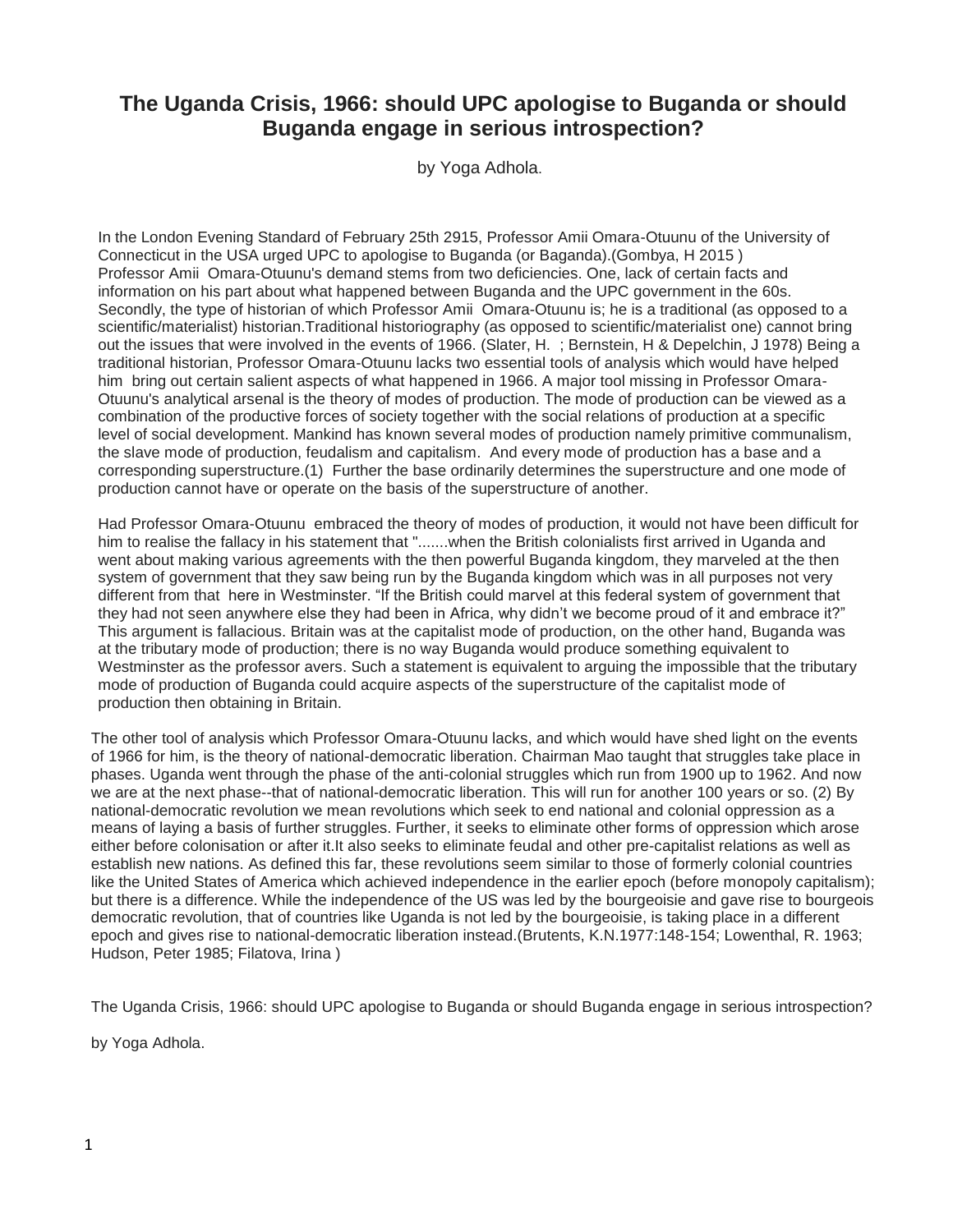Apart from relying the theory of modes of production as well as national-democratic liberation, there is strong empirical evidence against this talk of the British marveling at the system of government which was supposedly not that different from the one in England. This is totally false. In his book, "Infancy in Uganda", Ainsworth tells us of how Kabaka Suna was traveling on the shoulders of a bearer as Buganda kings always did. The bearer stepped on some cow dung and tripped, nearly dropping the Kabaka. Fearing to accept the fault of endangering the Kabaka, the bearer lied, saying it was human feces that had caused the near accident. Such waste had no place on the path. Suna believed the bearer and executed three 300 Bakerere (the residents of the area). (Sagan, Eli 1985:163) This kind of cruelty by Kabaka Suna was not unusual in the Buganda of those days. Grant who traveled with Speke also tells of an officer of Mutesa who was given a slave in return for services he had performed. Not satisfied with a single slave, the officer had the audacity to ask for more. The Kabaka viewed this as impudence on the part of the officer. The officer was cut into pieces. Grant tells us: "His limbs were carried away openly, while the trunk was wrapped in cloth." (Sagan, Eli 1985: 163; Grant1864: 230) To this Grant's account of cruelty, Speke adds that Mutesa himself, having learned how to shoot from Speke noticed a woman being led away to some punishments, fired at her and killed her outright. He was demonstrating what a good shot he was. Lest we think Grant and Speke were making up horror stories, we also have the testimony of Linanat that Mutesa, having boasted to him of his aim, "..leveled his gun deliberately at one of his female attendants and blew her brains out." (Sagan, Eli 1985:163; Long, C.Chaille: 1877: 40)

Professor Lwanga Lunyigo, himself a Muganda also records that in 19th century Buganda violence and brutality were rife. The killing of people at the bidding of the Kabaka was captured in the expression: "*Namunswa alyaku nswaze* (meaning the queen feeds on her own ants).(Lwanga Lunyigo 2011) Michael Wright the author of a book about the civil wars in Buganda between 1888 and 1892 observed: "The Baganda know how to die, no tears, no regrets" (Wright, M 20) According to Professor Rowe, when Kabaka Sunna was reprimanded by Ahmed bin Ibrahim (the first Arab to visit Sunna II court in 1844) over the wanton killing of his subjects, Sunna defended himself thus: "I have no other secret for keeping my subjects in awe of me and in preventing conspiracies." (Rowe, J.A. 49) The result of this kind of conduct was that: "For more than two decades the fierce and violent ruler had impressed his will upon the Baganda and extended his political influence beyond the borders of his country. He was the object of respect, fear and certainly hatred." (Rowe, J.A. page2) Kabaka Ssemakokiro (1797-1814) introduced a succession practice of killing his brothers and uncles with even a remote chance to the throne. His successor to the throne, Kamaanya (1814-1832) felt very insecure and killed his own sons to supposedly prevent them being used by dissident chiefs as possible candidates to the throne. In his book, "Bakabaka be Buganda", J.L. Katenda also tells us: "Mutesa I killed many people, about 2000, for no apparent reason" (Katenda, J.L. 2004: 68) About the same Mutesa, Reid tells us: "Once it is reported, he (Mutesa I) came upon one of his young women walking along a passageway within the palace. Seizing two spears from a servant, Mutesa suddenly thrust these through the young woman's breast and sauntered on." (Reid, R. 2002: 40"

Having disposed of the false assumption that Buganda was somehow like Westminster, and utilising the tools of analysis we have enumerated above, this article will first seek to record the events that led to the revolution of 1966 which abrogated the 1962 constitution and also abolished the monarchy in Uganda as well as ended the federal system of governance. After that the article will place the events leading to the revolution into context. The article will then concluded by arguing that rather than UPC apologising to Buganda, we think Buganda needs to do some serious introspection.

#### \*\*Events leading to the 1966 crisis\*\*

The immediate events leading to the 1966 revolution can be traced to the loss in the referendum on the "lost counties" in 1964. The "lost counties" were those counties which had been awarded to Buganda for helping the British subdue the Banyoro. The loss was very painful to Buganda (Hancock, I. 1970) and from that point, we are told by Professor Mutibwa, Mutesa began the hunt for allies outside Buganda. "That was why Mutesa and his advisers, who included influential people such as Prince Badru Kakungulu, his uncle and the leader of Uganda Muslim Community, worked out plans which would get them political friends outside Buganda while at the same time controlling their sub-state. In this lies the plan of their coalition with Grace Ibingira, the UPC Secretary General, who was working on recruiting allies to join and penetrate the UPC with the aim of outvoting Obote. The Baganda faithfully joined the UPC en masse, and strengthened Ibingira's group which consisted of all those leaders who came from families that possessed traditional authority in the colonial system, who now ranged themselves against Obote's leadership of the UPC. Such leaders included men like as Nadiope (Kyabazinga of Busoga and the Vice-President of Uganda and UPC), Matia Ngobi and George Magezi. Mutesa saw the rift between the Right and the Centre of the UPC, and he decided to exploit it." (Mutibwa, P.M. 89-90) More pointedly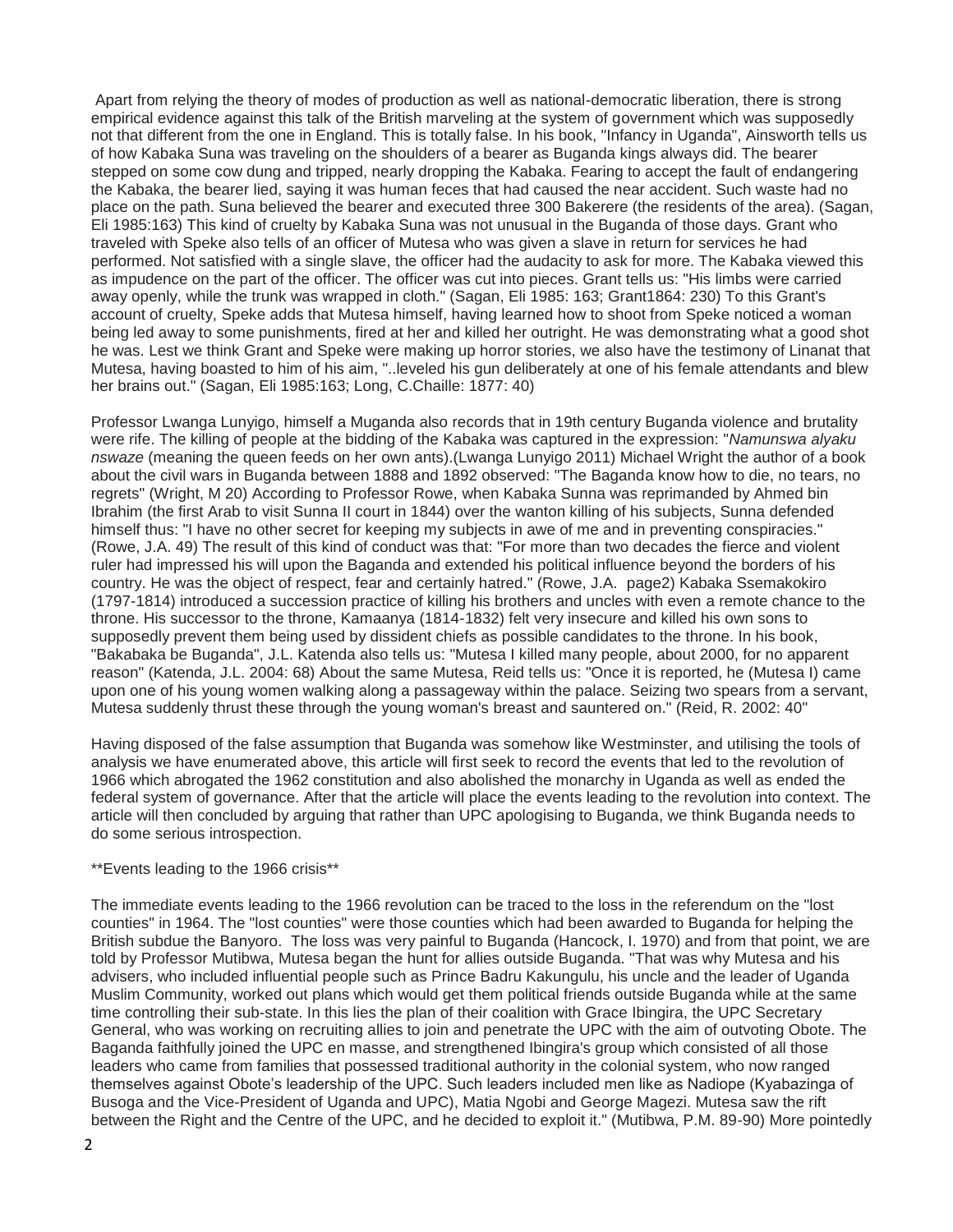Mutibwa tells us: "The political dispute between Obote and Ibingira and his supporters centered around the control of UPC and ultimately the very leadership of the country in terms of the political and economic ideologies that were to be followed. Obote claimed - not without justification - that Ibingira's group, which included the President, Sir Edward Mutesa, and the Buganda government at Mengo and which also counted on the support and assistance of the Army Commander, Brigadier Opolot, wanted to remove him from power and that plans to this end were in an advanced stage by the end of 1965. No one, let alone Ibingira and his supporters, has denied that they wanted to see Milton Obote and those who believed in socialist philosophies removed. Their only regret is that they failed." (Mutibwa, P. 1992: 38)

Initially the alliance worked on enlarging the Annual Delegates Conference of the Uganda People's Congress, the organ which elects the President of the party, in such a manner that the resistance to national-democratic liberation would be in the majority. (Obote, A.M. 1968:20) For this, a scheme which Professor Mazrui appropriately named the "Trojan Horse" was contrived. As many Baganda as possible were to be "herded" into UPC. To effect this, in July 1965 Edward Mutesa, the Kabaka of Buganda and President of Uganda convened and chaired a meeting of Kabaka Yekka at which it was decided that KY members should join UPC in large numbers. Once in the UPC, they were to use their numerical strength to change the leadership of the party. To spur the Baganda into joining the UPC, members of the Cabinet who were part of the plot deliberately leaked to the press cabinet resolutions on the plan to call surprise elections. In the leakage it was pointed out that the impending elections could affect the reelection of Mutesa as President of Uganda, unless the Baganda were in a commanding position within the UPC. As expected the leakage alarmed the Baganda, and they enlisted as members of the UPC in large numbers.

While all this was happening, in the absence of Obote who was out of the country visiting the Far East, Grace Ibingira as Secretary General of UPC convened an executive meeting of the party to consider proposals to increase the number of representatives from Buganda to the National Council from 3 to 18. (Obote, A.M. 1968: 23) Although this proposal was resoundingly defeated, it was tabled again for discussion in the first week of October 1965 when it was once again defeated. When it became clear that the "Trojan Horse" stratagem could not work, Obote's opponents resorted to attempting an outright military coup. Scheduled to take place on Independence Day (9th October, 1965), clear evidence of it first got revealed on 7th October, the day when five incidents which initially appeared coincidental, but which were later found to have been orchestrated, occurred.

First, Obote in his capacity as Prime Minister received a letter from Mengo (Mutesa) informing him that a group of left-wingers (Communists) were intending to overthrow the Government on or about 9th October 1965. The letter requested the Prime Minister as head of Government to issue a statement condemning any such plot. The second incident was an allegation made at the end of a Cabinet meeting by Grace Ibingira that he had uncovered a plot to assassinate several people, including himself, during the Independence Anniversary celebrations. The third was a letter written to the Minster of Internal Affairs by Daudi Ocheng, a Kabaka Yekka Member of Parliament, and copied to the Prime Minister, requesting Obote to send a senior Police Officer to take a statement from an unnamed person regarding the activities of Idi Amin, Deputy Commander of the Army. In the letter Daudi Ochieng observed that upon taking the statement, the Government should suspend Amin from the Army. The fourth incident was a report by the Commander of the Uganda Army, Brigadier Shaban Opolot, delivered to the Permanent Secretary, Ministry of Defense. In this report Opolot stated that he had received information that the Baganda were plotting to assassinate him and that soldiers from the Congo would attack Army Headquarters during the Independence Anniversary celebrations. The object of this report -which was investigated and found to be false - was to create confusion and panic so that the coup could be carried out. The fifth aspect of the conspiracy regards the activities of Major Katabarwa, the brother of Grace Ibingira, who was Commandant of the Army Training Wing stationed in Jinja. On 7 th October 1965 Katabarwa went to Kampala on a secret mission. On his return to Jinja, he contacted a number of officers, including two who were on open charge and therefore not on duty, to draw arms and report to Brigadier Opolot at Army Headquarters in Kampala. However, much as these officers reported and "virtually took control of the Army Headquarters", the army refused to carry out their orders and the intended coup failed.

The failure of the October coup plot did not discourage the plotters but rather it spurred them to make a more daring attempt. The major move in this attempt was made in November 1965 when Brigadier Opolot arranged for two units of the Army to exchange barracks. (Obote, A.M. 1968:23) The intention of this change was to remove the army unit stationed in Jinja, and which had refused to participate in the coup attempt the previous month. However, according to the regulations then in force, such a change could only take place after notification has been issued six months in advance and with the approval of the Chief of Defense Staff Committee composed of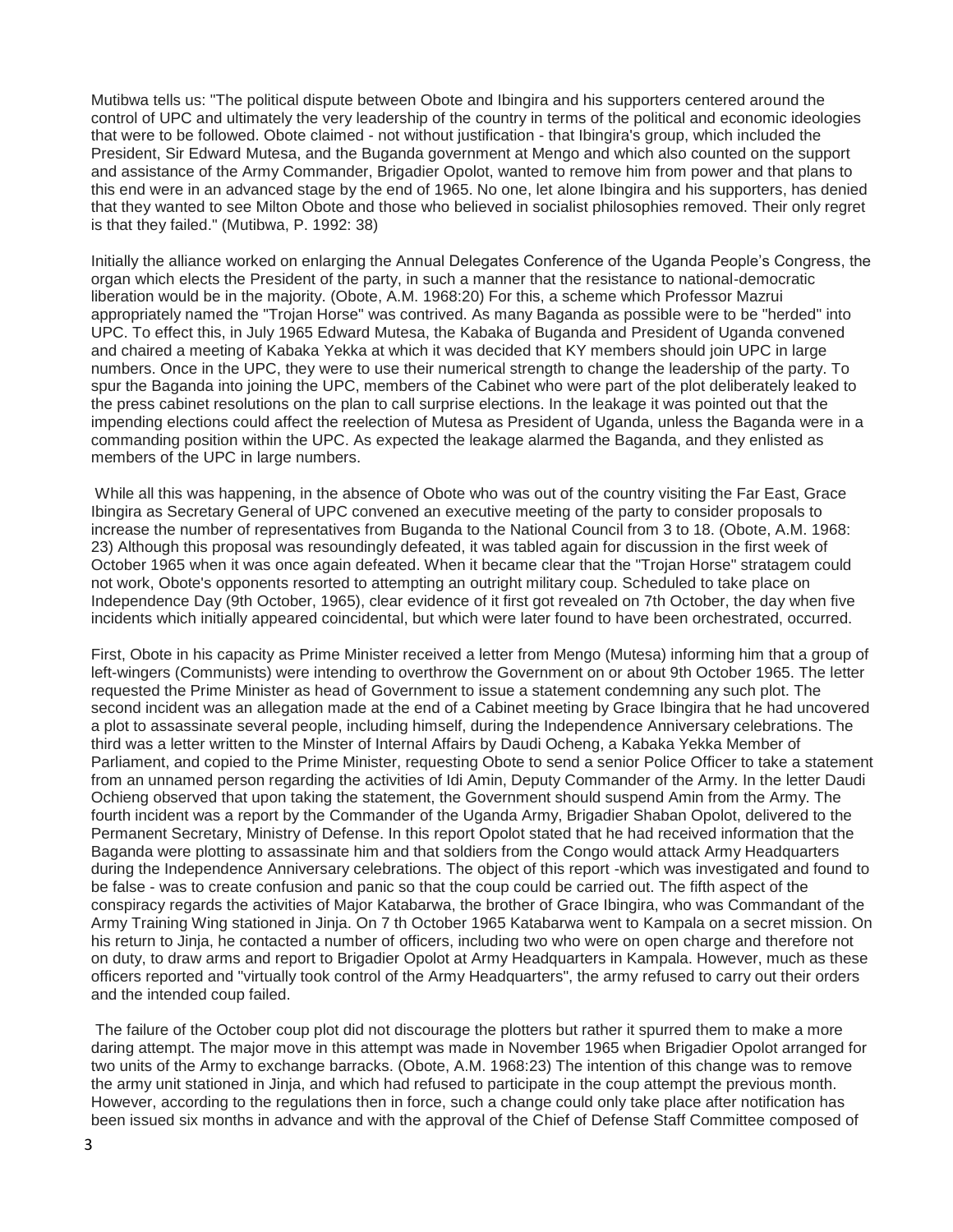senior officers and chaired by the Minister responsible for Defense. Brigadier Opolot was violating all these regulations. The notification was made on 28th November 1965 in a secret letter to the Commanders of the two units, and the changeover was to be completed by the end of December 1965. The Chief of Defense Staff Committee knew nothing about the change, and the Ministry was not informed although the secret letter was said to have been copied to the Ministry. (Obote, A.M. 1968: 23) The secret leaked out and Obote ordered Brigadier Opolot to follow proper procedure.

Then in December 1965, Mutesa placed orders for heavy weapons with a Kampala firm. The arms were to come from Britain. On this Obote was later to write: "We have letters from a British firm which show that the firm was not happy with the orders on the grounds that the weapons ordered were too heavy for an individual and that the firm had always dealt with Governments only. One of the letters from the Kampala firm states that President Mutesa had placed the orders on behalf of the Uganda Army and that, although the Kabaka's Government was to pay for the arms, that only meant that the President, in his capacity as the Kabaka, was to have the first trial of arms before handing them over to the army." (Obote, A.M. 1968)

The next move was made in Parliament on 4th February 1966. Daudi Ocheng', a Kabaka Yekka Member of Parliament moved a motion: "That this House do urge the Government to suspend from duty Col. Idi Amin of the Uganda Army forthwith pending conclusions of police investigations into allegations regarding his bank account which should be passed on to the appropriate authority whose decision on the matter should be made public." (Obote, A.M. 1968: 24-25)

The circumstance under which this motion was moved is very revealing. Prior to the movement of this motion, at a UPC Parliamentary Group meeting on 31st January 1966, it had been agreed that when Daudi Ochieng tables his motion about the Gold Allegations against Idi Amin on 4 th February 1966, it would be rejected by UPC Obote had told the Parliamentary Group that he would be leaving for a tour of northern Uganda soon after the meeting and would not be around for the debate and the vote on the Ocheng motion. In contravention of this, some 15 minutes before Parliament assembled on the mentioned date, the Cabinet was hastily assembled and the earlier decision of the Parliamentary Group reversed. All UPCs were then required to vote for the motion. The cabinet which met on 4th February and decided to reverse the position of the UPC Parliamentary group was dominated by the Ibingira faction, which included the ministers who were later detained. Also half of the members of the Cabinet were absent. Curiously, the three members of the cabinet whom Ocheng's allegations were targeting were not present. And those absent included Onama, the Minister of Defense, who should have been there by virtue of the fact that the Ocheng allegation concerned his office. We should also point out that the cabinet meeting was held when it was clear there would not be time for Obote to be contacted nor, even if he could be contacted, for him to come in time for the debate and vote on the motion. Another point to be noted is that the UPC Members of Parliament only learnt of the changes from the floor. This created a lot of confusion among them.

During the course of introducing his motion, Ocheng' took liberty to cast aspersions on the credibility of Obote (the Prime Minister), Felix Onama the Minister of Defense), and Adoko Nekyon (the Minister of Planning). The three officials, Ocheng' alleged, had improperly obtained ivory, gold and money from Congolese rebels. Daudi Ocheng' asserted that within 24 days since 5th February, 1965, Amin had banked a total of 340,000 Uganda shillings - at that time definitely a very large sum of money. The context in which these allegations were being made was the situation in which the Government of Uganda was involved in covert operations to aid the rebel government led by Gbenye which was fighting against the newly installed government of Congo (Kinshasa) then headed by Moise Tshombe. The Congolese government had retaliated by bombing villages in the then West Nile District of Uganda. (Mujaju, A.B. 1987: 484) The bombings were well known in Uganda,and Ocheng sought to take advantage of it to arouse anger and outrage in the country by cynically portraying the money as a kind of war booty which should have been reported to the government but which Amin had improperly put to his own personal use. Presented thus, Amin needed to be investigated. The object of this motion, however, was not so much to seek investigation nor was it to seek a vote of censure on the officials mentioned; rather, it was two-fold. First, it was intended to provide the premise from which Amin could be temporarily removed from the post of Chief-of-Staff, where he constituted a stumbling block to the planned coup. Secondly, the motion and the discussion consequent to it was to create what The Guardian newspaper called optimum conditions for a coup. (Mujaju, A.B.1987: 499) The accuracy of this observation is borne out by the fact that at the Cabinet meeting to discuss the motion, "those Ministers who had sought to achieve their objectives on 4th February did not support the subsequent appointment of a Judicial Commission of Inquiry into the allegations."(Obote, A.M. 1968: 26) This is because they had merely wanted action on immediate suspension of Amin.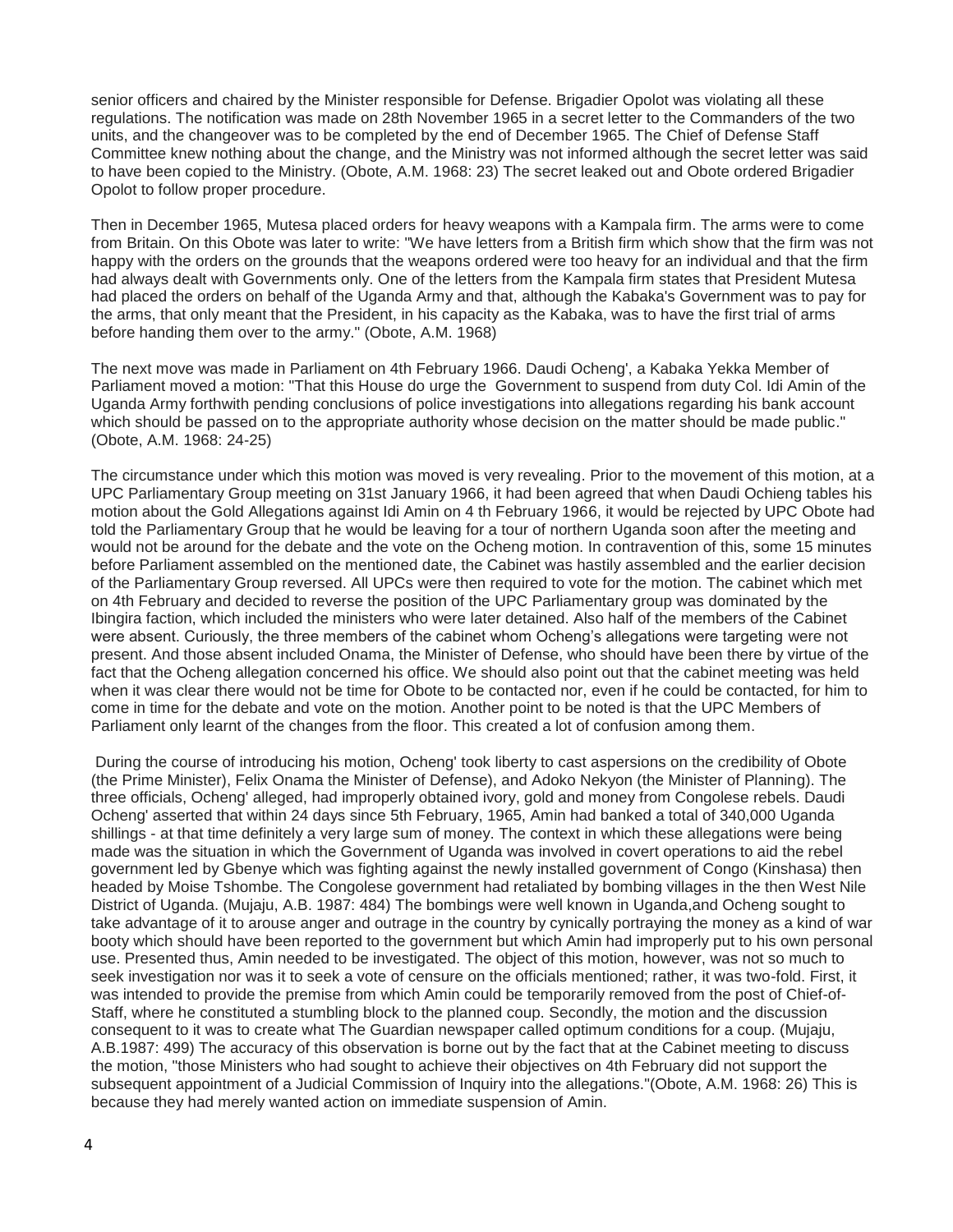As all this was happening, Obote maintained his cool and continued with his schedules as usual. The previous November he had promised but not fixed a date to tour the northern region in January or February of 1966. The date for the tour was fixed in January, and he left Kampala on 1st February. While Obote was still on the tour, a contingent of well-armed soldiers was on 7th February sent to arrest him in northern Uganda. Unfortunately for the mission, a secretary at Army Headquarters heard about the mission and told her brother who immediately went and alerted Obote of the plot. When the contingent arrived at where Obote was, they found him under heavy guard. The contingent was disarmed. The only thing they ended up doing was to deliver their cover message which was that Opolot wanted Obote to go back to Kampala and call the Defense Council to settle the case against Amin for allegedly plotting to kill Opolot. In response to this, Obote told them to tell Opolot that a Defence Council meeting to handle the matter would be held in Arua. Opolot never responded to this proposal. (Akena Adoko 1970: 58-59) On 8th February Army Headquarters, presumably under the direction of Opolot, instructed Jinja Barracks to send recruits to Kampala under the rationalisation that they were going to protect the capital. Specific troops had been recruited and prepared for this mission. However, whether by design or by default, Brigadier Okoya who was in charge of the Jinja military outfit sent the wrong troops.

This matter of wrong troops was reported to Mutesa that same day. "The Uganda army is bad; it supports Obote. If you want to bring changes, you may need to try other armies," he was told. (Akena Adoko 1970: 60) Following this advice, Mutesa the following day called two people: the British High Commissioner and the Chief Justice, Sir Udo Udoma (a Nigerian). He requested the British High Commissioner for military aid and the Chief Justice for advice on how to fire the Prime Minister, Apolo Milton Obote. As ceremonial president, Mutesa had no powers to do these things. About the approach to the British, Professor T.V. Sathyamurthy, the author of the encyclopedic book, "The Political Development in Uganda", had this observation to make: "But the Kabaka's approach to foreign emissaries was born more out of foolishness than craft. For, it was the strongest card in Obote's possession when it came to delivering the final blow." (Sathyamurthy, T.V. 1986: 434) In an attempt to vitiate the seriousness of this request for foreign troops, on 4th March1966 the Private Secretary to Mutesa issued a statement in which he contended that the request was precautionary. To this Obote responded: "I have noted that it is now being explained that these were precautionary requests. The fact remains that there was no provision whatsoever in the Constitution for the President to make such requests." An attempt was made to justify this serious matter by allegations made in Parliament on 4 th February that there were troops being trained in secret with a view to overthrow the Constitution.

Obote returned to Kampala on his own volition on 12th February and, in his own words, realized "the situation was very serious."(Obote, A.M. 1968: 25) He immediately ordered the troops back to their barracks, and sought to discuss the situation with Mutesa, the then President. He also convened an emergency meeting of the Cabinet on 14th February at which he called on the Ministers who had lost confidence in him, and had believed in the allegations by Daudi Ocheng, to resign. Nobody resigned. Three days later, Obote left for official duties in Nairobi, returning on 19th February when he learned of a circular by Brigadier Opolot to all army units directing them to go for field exercises. In this circular, "Opolot actually stated that because the situation had been normal throughout February 1966, and because for some period of months the army had not done field exercises, February 1966 was the most suitable."(Obote, A.M. 1968: 26) Obote found these astounding observations curious to, say the least, for the period mentioned had been turbulent. He ordered cancellation of the exercises and later took what he termed "drastic action". The drastic action was the detention of the five ministers: George Magezi, Mathias Ngobi, Balaki Kirya, Dr Lumu and Grace Ibingira, who were involved in the plot to overthrow the government. The detention of the five ministers completely upset the strategy of the anti-national-democratic forces and set the stage for a confrontation which would result in a national-democratic revolution. With Ibingira out of circulation, the leadership of the anti-national-democratic forces reverted to Kabaka Mutesa. However, lacking the political acumen of Ibingira, Mutesa was like a "rudderless ship moving from blunder to blunder" and playing right into Obote's hands. Considering the situation unveiled by the detention of the ministers as requiring drastic measures, Mutesa took steps to arrange for a military takeover. For this he enlisted the support and participation of Brigadier Opolot, and also sought military intervention by a foreign country, suspected to be Britain.

The events of 23rd May 1966 were very ominous. Earlier in the day three saza (county) chiefs who had plaid the leading roles in the Lukiiko resolutions calling on the Uganda government to remove itself from the soil of Buganda by 30th May 1966 were arrested. Much as their role in the passage of these resolutions could have been treated as treasonable, they were not arrested for that. They were in stead arrested because of "...the untoward activities undertaken by them before the debates on the motion. untoward activities undertaken by them before the debate on the motion in the Lukiiko. Immediately they were arrested nearly every part of Buganda Region was in a state of disturbance. Roads were blocked; bridges destroyed; Police stations were attacked —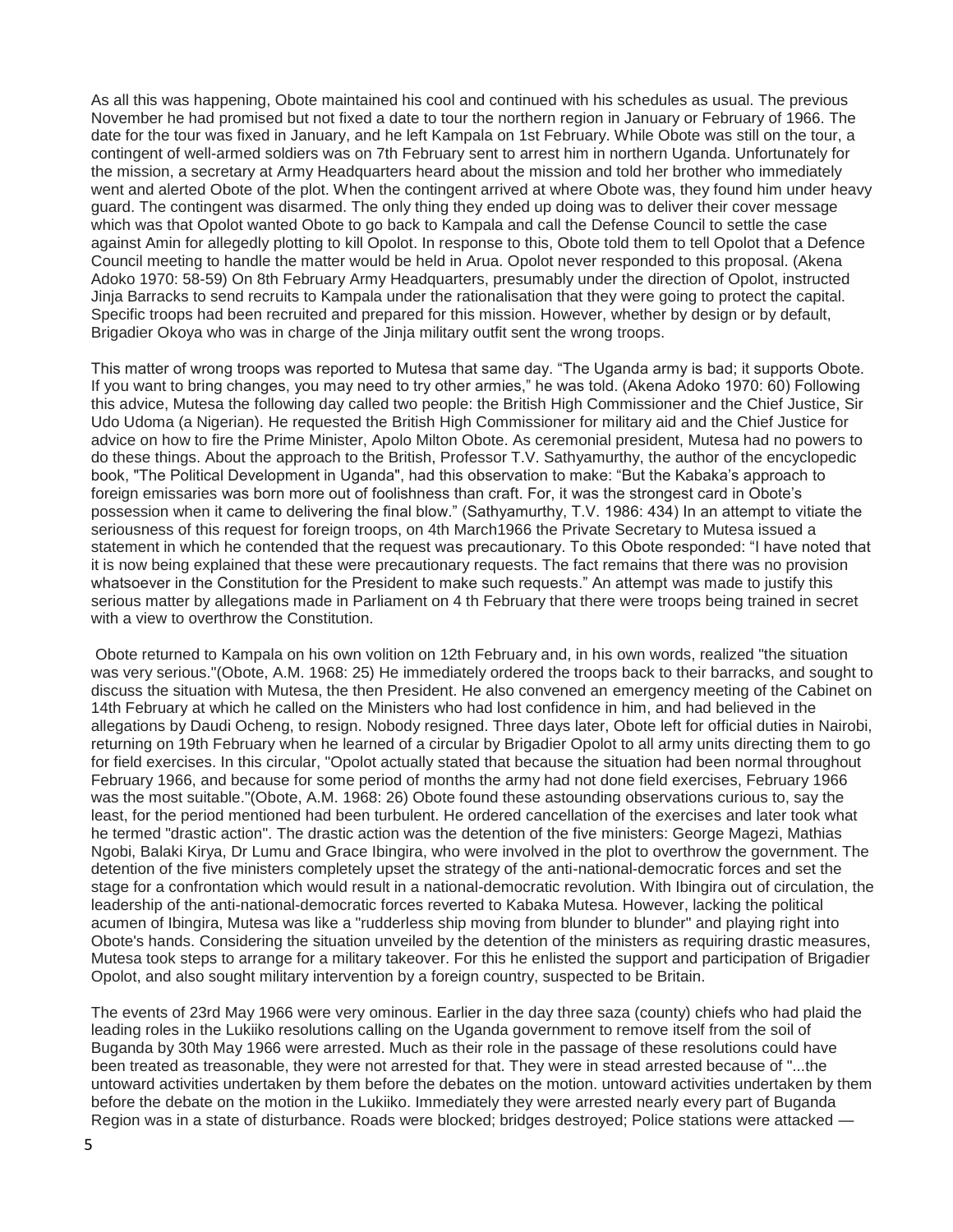some burnt out with Policemen inside — and at some of these stations chiefs and mobs took possession of Police firearms. White men became a particular target. Some were badly beaten, but only two died. A number have been permanently maimed. Action on expatriates could not be explained at the time, but now we know that it was ordered from Mengo because Sir Edward was rather annoyed that his request to the British Government through the High Commissioner in Kampala for military assistance in the month of February, 1966, was not acted upon by Her Majesty's Government. Harbouring this as a cause against the British, a plan was made by him and his advisors at Mengo that at some suitable moment action against the UPC Government would include action against the British citizens in Uganda. It was their hope, according to the documents we have, that serious action against the British in Uganda would force the British Government to send British troops to Uganda for the purposes of protecting British interests and nationals." (Obote, A.M. 1968)

The same day a military vehicle taking supplies to the Presidential lodge at Makindye was shot at by exservicemen; some of whom got aprehened. Those arrested had in their possession modern weapons which they alleged had been distributed to them at the palace in Mengo. Then at around 9.00pm, there was another report that police stations had been overran by mobs led by chiefs. It was in the context of the events of that day that a cabinet meeting was called to to review the situation then unfolding. That cabinet meeting took the decision to declare a state of emergency. Immediately after the cabinet meeting, Obote went into consultations with the Army Commander and the Inspector General of Police. The two security officers advised Obote that an army unit should be sent to investigate the allegations of the presence of arms at the palace. In compliance with this advice, the Army Commander sent 40 men (including officers) the following day. When the unit arrived at the gate of the palace, it followed the directives it had been given i.e. deposited themselves at the gate for ten hours. Meanwhile those in the palace, who were armed and numerically much stronger than the army unit, thinking it was a battle went on shooting at the gate. It was not until 4.00 pm that the unit gained entrance into the palace. By then the Kabaka had left the palace. (Obote, A.M. 1968) (3)

### **\*\*The historical context\*\***

The account of the events leading to the 1966 revolution we have given alone should be enough to dispel the call by made by Professor Omara Otuunu for UPC to apologise to Buganda. However, the issues get even clearer when placed in the historical context of the processes which were set off by the colonisation of the area we now know as Uganda. Colonialism we should remember was the imposition of the capitalist mode of production in the area. Before the imposition of the capitalist mode of production, the mode of production in operation in Buganda was a tributary mode of production.(4) The second point that needs to be borne in mind is that in the initial period of its imposition, the capitalist mode of production did not have the wherewithal to operate. It therefore 'subsumed the labour process as it finds it,it takes over an existing labour process, developed by different and more archaic modes of production.....the work may become more extensive, its duration may be extended, it may become more continuous or orderly under the eye of the interested capitalist, but in themselves these changes do not affect the character of the labour process, the actual mode of working." (Marx, K. 1977: 1021; also quoted in Hahn, D.R. 1992: 88)

This is/was done through a process called articulation of modes of production. That is to say the modes of production which had been operating up to the point of colonisation are articulated to the incoming capitalist mode of production. This stems from a realisation "that capitalism can never immediately and totally eliminate the preceding modes of production, nor above all get rid of the relations of exploitation which characterise these modes of production. On the contrary, during an entire period it must reinforce these relations of exploitation, since it is only this development which permits its own provisioning of goods coming from those modes of production or with men driven from those modes of production and therefore compelled to sell their labour power to capitalism in order to survive." (Hahn, D.R. 1992: 13; also cited in Forster-Crater 1978: 47-78). What we then have is a process which Charles Bettleheim captured very well when he said that the pre-capitalist modes of production are "both undermined and perpetuated at the same time in a process he called "conservation and dissolution". (Alavi, H. 1982: 175 ff 6) The process of undermining and dissolving certain aspects of the precapitalist modes of production did/does lead to the eradication or transformation of both the pre-capitalist modes of production as well as the tributary mode of production.

We shall give a few examples of the process of reformulation of the pre-capitalist superstructure. The first major tinkering with the Buganda superstructure was the deposition of Kabaka Mwanga and his replacement by his infant son. Mwanga had put up very spirited resistance to the British. The British realised the power of the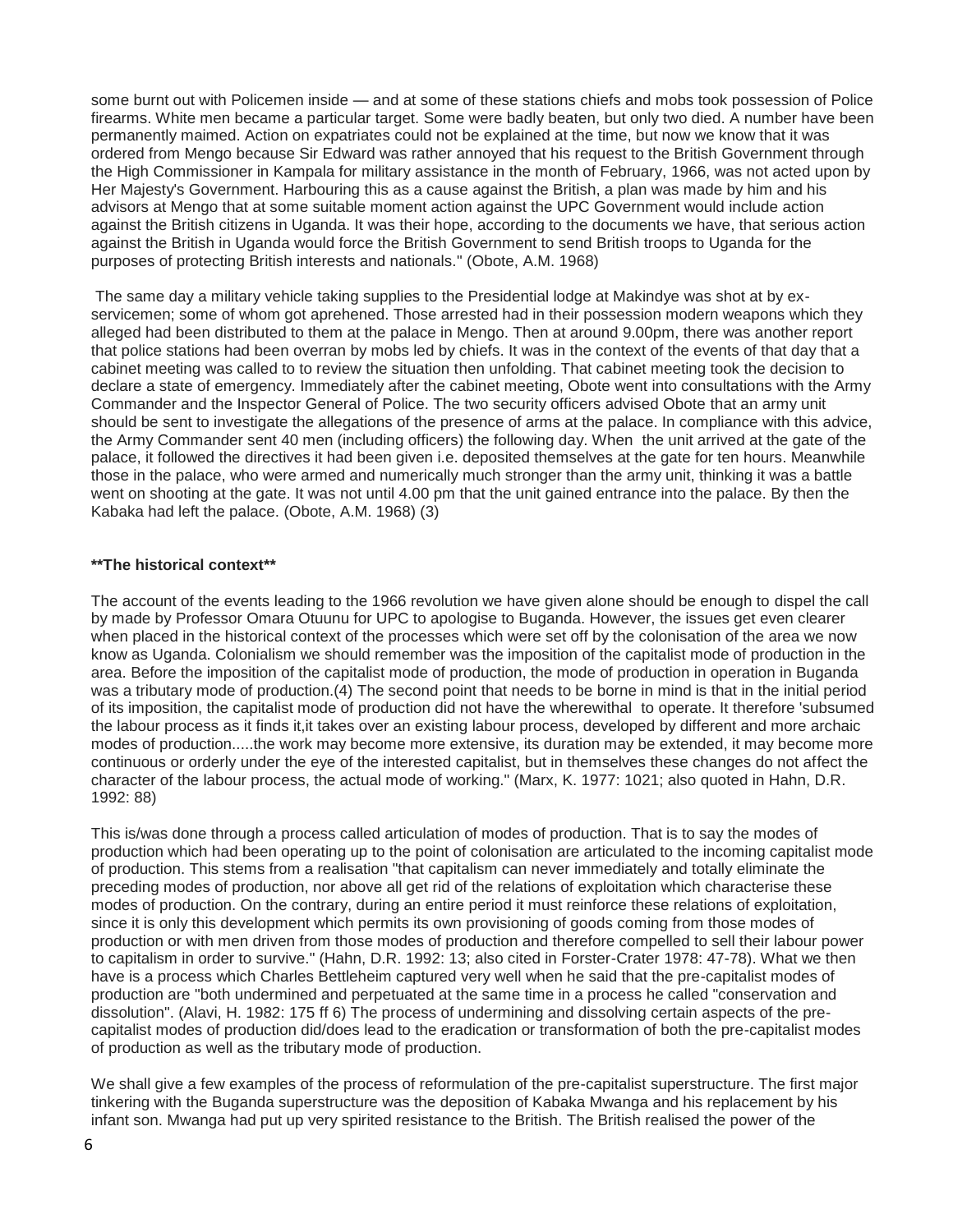monarchy in the moblisation of the Baganda. To deal with this problem, the British exiled Mwanga and placed his infant son on the throne. Then came the famous 1900 Uganda (strictly really Buganda) Agreement. One of the major effects of this Agreement was on land. Prior to this agreement, all land in Buganda was the property of the Kabaka who then bestowed possession of plots of land. The 1900 agreement, signed by a small group of Buganda elites and the incipient colonial administration, apportioned the land. The Kabaka, other members of the royal family and county chiefs were granted control of 8,000 square miles and the remaining approximately 9,000 would be controlled by the colonial administration and called Crown Land. (West 1972: 17) The effect of this agreement was a reduction in the power of the Kabaka to distribute land as well as evict tenants. The agreement also ensured that the powers of the new elite in Buganda was based on control of the land rather than connections with the Kabaka.

In the late 1940s we had the remarriage of the Namsole, the widow of Daudi Chwa. Traditionally the widow of the Kabaka never remarried. Presumably this was to eliminate possibility of the widow giving birth to a commoner who would then claim the throne. The widow of Daudi Chwa had an affair with a commoner called Kigozi and got pregnant. She informed the Katikiro and expressed interest in getting married to Kigozi. She was supported in this by the Katikiro, the Anglican church as well as the colonial authorities. The Baganda never liked it and it became a serious political issue. It was debated in the lukiiko and the widow was stripped of her royal privileges. Be that as it may, matters were not the same again.

By 1953, the decolonization process which had begun with India in 1947 was fast catching-up in Uganda. Yet much as the British desired Uganda to become independent as one country, as early as 1949 it had become clear that Buganda was set on a course of separating from the rest of Uganda. (Apter, D.E. 1961: 261 ;) And so, to proceed with the decolonization of Uganda, the British found it necessary to reverse the separatist tendencies of Buganda. Partly to oversee this reversal, Sir Andrew Cohen was appointed Governor of Uganda. Before becoming Governor of Uganda, as head of the Africa Division in the Colonial Office, Sir Andrew had presided over the rapid political advance of the colonies in West Africa and was responsible for the relative democratization in other colonies. He arrived in Uganda as Governor in January 1952, and, after a quick intensive familiarization with the situation, took steps to weaken the forces leading Buganda to the path of separatism.

In March 1953, together with the Kabaka of Buganda, Mutesa II, Sir Andrew issued a joint memorandum on constitutional development and reform in Buganda. Among other reforms, two political changes were announced: 60 of the 89 Lukiiko (Buganda Parliament) members were to be elected, and the Kabaka agreed to consult a Lukiiko Committee before selecting his ministers. (Low, D.A. & Pratt, R.C. 1960: 317-349; Low, D.A. 1971: 106) These two reforms were bound to dramatically democratize politics in Buganda, and therefore greatly weaken the entrenched position of the neo-traditionalists who were holding the reins of power. The doors to office and responsibility were also being opened to those elements in Buganda who were opposed to both British colonial rule and the neo-traditional chiefs and ministers, in one word the Uganda nationalists from Buganda. The other intended effect - and perhaps the most significant - was to begin the process of facilitating the atrophy of the Kabaka and other tribal institutions.

The bait launched by Sir Andrew seemed well swallowed by both the Kabaka and the Lukiiko until everything was thrown overboard by a speech made in Nairobi by Oliver Lyttleton (later Lord Chandos), the Colonial Secretary on 30th June, 1953. The speech alluded to the possibility "as time goes on of still larger measures of unification and federation of the whole of East African territories."(Low, D.A. & Pratt, R.C. 1960: 323) Reacting to the speech, the Kabaka wrote to the Governor that "the statement of the Secretary of State for the colonies is bound not only to shake the foundations of trust amongst our people but will badly damage the good relations which hitherto exists between Buganda and the British."(Low, D.A. & Pratt, R.C. 1960: 324) To this, the colonial authorities responded with assurances that the Kabaka dismissed as far weaker than previous ones. The Kabaka also made two demands: (a) that the affairs of Buganda be transferred from the colonial office to the foreign office; and (b) that a timetable for Buganda's (not Uganda's) independence be prepared. Clearly these two demands were intended to begin the process of detaching Buganda from the rest of Uganda. As the Kabaka was to argue, "the policy of developing a unified system of government along parliamentary lines must inevitably result in Buganda becoming less and less important in the future." (Low, D.A. & Pratt, R.C 1960: 325)

There was no way the British were going to accept the dismemberment of the colony. After long and patientwearing negotiations intended to persuade the Kabaka to drop the demands, the Governor presented the Kabaka three conditions upon which cooperation with the British was to be based. When the Kabaka rejected these conditions, the Governor withdrew British recognition from Mutesa as provided for in the 1900 Agreement and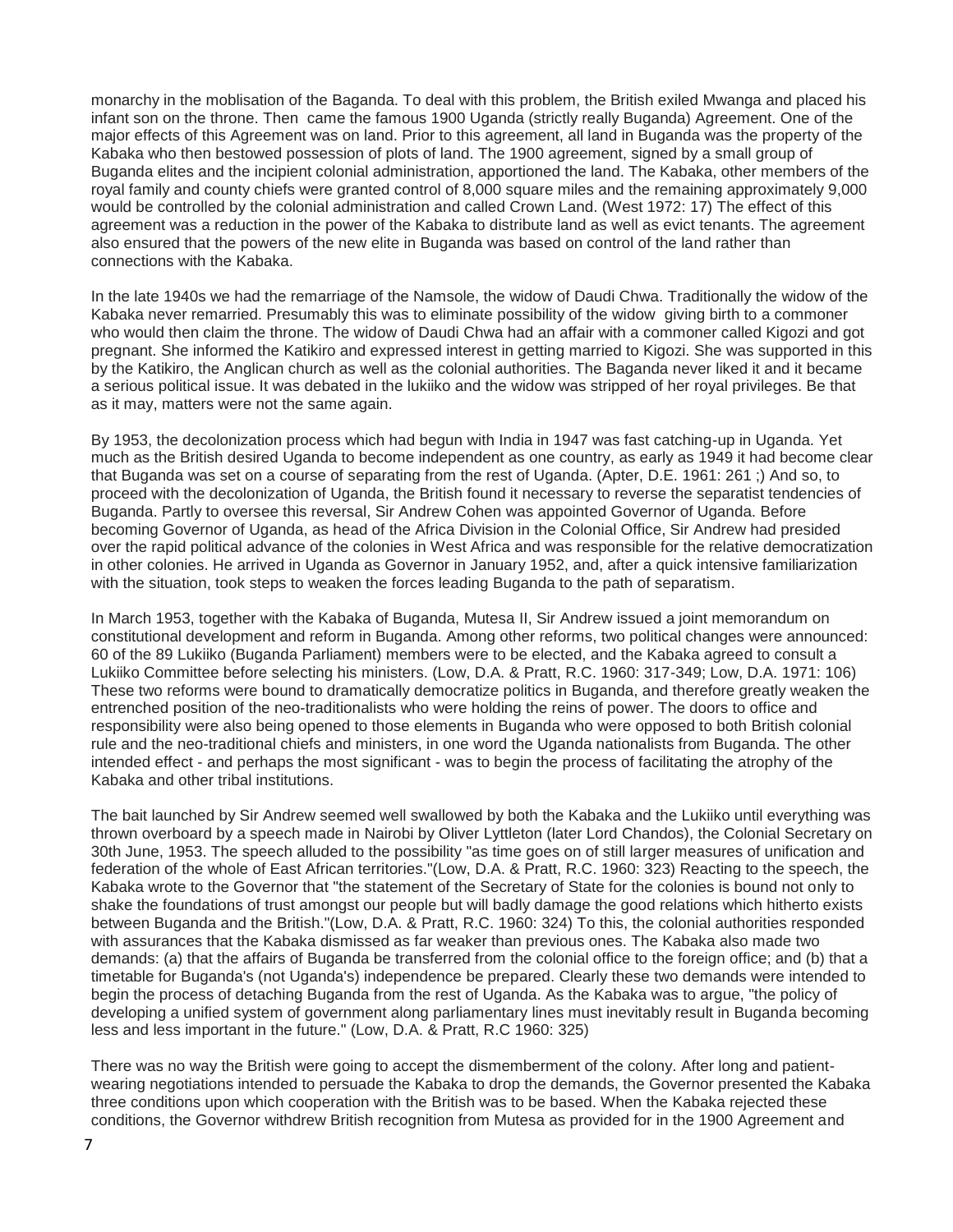deported him to Britain. The Kabaka returned to Uganda in 1955. By this time independence was fast approaching and Buganda soon found itself thrown into a crisis with regards to its superstructure. The colonial administration had through the system of indirect rule maintained the tributary superstructure operating in Buganda separate from the rest of the colony. Although the superstructure was undergoing change, the change was happening without very fundamental occurrences. There was, for instance, a semblance of nobody apart from a few British colonial officials being above the Kabaka in status. How was this to continue after independence when selection to leadership of the Uganda nation would be by election rather than by birth as it had always been in Buganda? How was the status of the Kabaka of having nobody higher than the Kabaka in status going to be operational with a head of the new state elected by the people of the whole country? This question formed part of what Terrance Hopkins has termed the Buganda Question. In her words the Buganda question is: "What place should Buganda, its ruler the Kabaka and its people the Baganda, occupy in the emerging national society?" (Hopkins, T. 1967: 251)

The next context we are going to place the events of 1966 in is the struggle for national-democratic liberation. The struggle for national-democratic liberation in Uganda began in earnest at the UPC Annual Delegates Conference held in Gulu in 1964. At that point the struggle took the form of the contest between John Kakonge, who represented the forces of national-democratic liberation against Grace Ibingira who represented the forces against national-democratic liberation. Being a traditional king, Mutesa was to find common cause with Ibingira and the two forged an alliance to resist national-democratic liberation. When Ibingira got detained, Mutesa assumed the leadership of the resistance to national-democratic liberation. He did a very poor job if it and ended up precipitating a situation which brought about the national-democratic liberation.

We also need to mention the issue of social identity relations. Social identity has been defined as "that part of an individual's self-concept which derives from his knowledge of his membership of a social group (or groups) together with the value and emotional significance attached to that membership." (Tajfel, H. 1981: 254) The social identity which will concern us here is the nationality (or tribe as some would like to call it). Just like other social identities, the nationality satisfies the human need for people to self-identify themselves as well as socially locate and moor themselves. It satisfies the human need to identify with others in a shared culture. As Cohen puts it:"The need for identity does not, standardly drive people to seek to achieve an identity, and that is so for two reasons. The first is that people do not usually lack identity: they receive an identity as a bye-product of the rearing process. The right thing to say in most cases is not that people are motivated by their need for identity, but they are motivated by their identity, for which they have a strong need, and the motivating power of identity reflects the need it fulfills. Quebecois do not have a need for identity which drives them to become Quebecois. Since they are raised Quebecois, their need for identity is readily satisfied. Quebecois are motivated not to acquire an identity but to protect and celebrate the identity they are given." (Cohen, G.A. 348) The protection of respective identities arise because identities have tendencies of oppressing other identities. This is what gave rise to identity politics in the middle of the last century.

"'Identity politics' came into vogue in the late twentieth century to describe a wide range of political struggles which occur with increasing frequency and constitute one of the most pressing political problems of the present. The range of political activities 'identity politics' refers to comprises struggles over the appropriate forms of legal, political and constitutional recognition and accommodation of the identities of individuals, immigrants and refugees, women, gays, lesbians, linguistic, ethnic, cultural, regional and religious minorities, nations within existing nation states, indigenous peoples, and, often, non-European cultures and religions against Western cultural imperialism.The forms of recognition and accommodation sought are as various as the struggles. Feminists, gays and lesbians demand formal and substantive equality and equal respect for their identity-related differences, inopposition to dominant patriarchal and heterosexist norms of private and public conduct. Minorities seek different forms of public recognition, representation and protection of their languages, cultures, ethnicities and religions." (Tully, James 2003: 517)

We have been told by Professor Kiwanuka that the Baganda as an identity started becoming dominant in the region from around 1600. (Kiwanuka, M.S.M 1975) Up to that point the Kingdom of Bunyoro-Kitara (2) had been the most powerful nationality in the region. As a result of Bunyoro-Kitara's preoccupation with an attempted secession on her western borders, a situation, which rendered her eastern frontiers relatively undefended; and Buganda's recovery over a period of time, Buganda was able to accumulate adequate military strength with which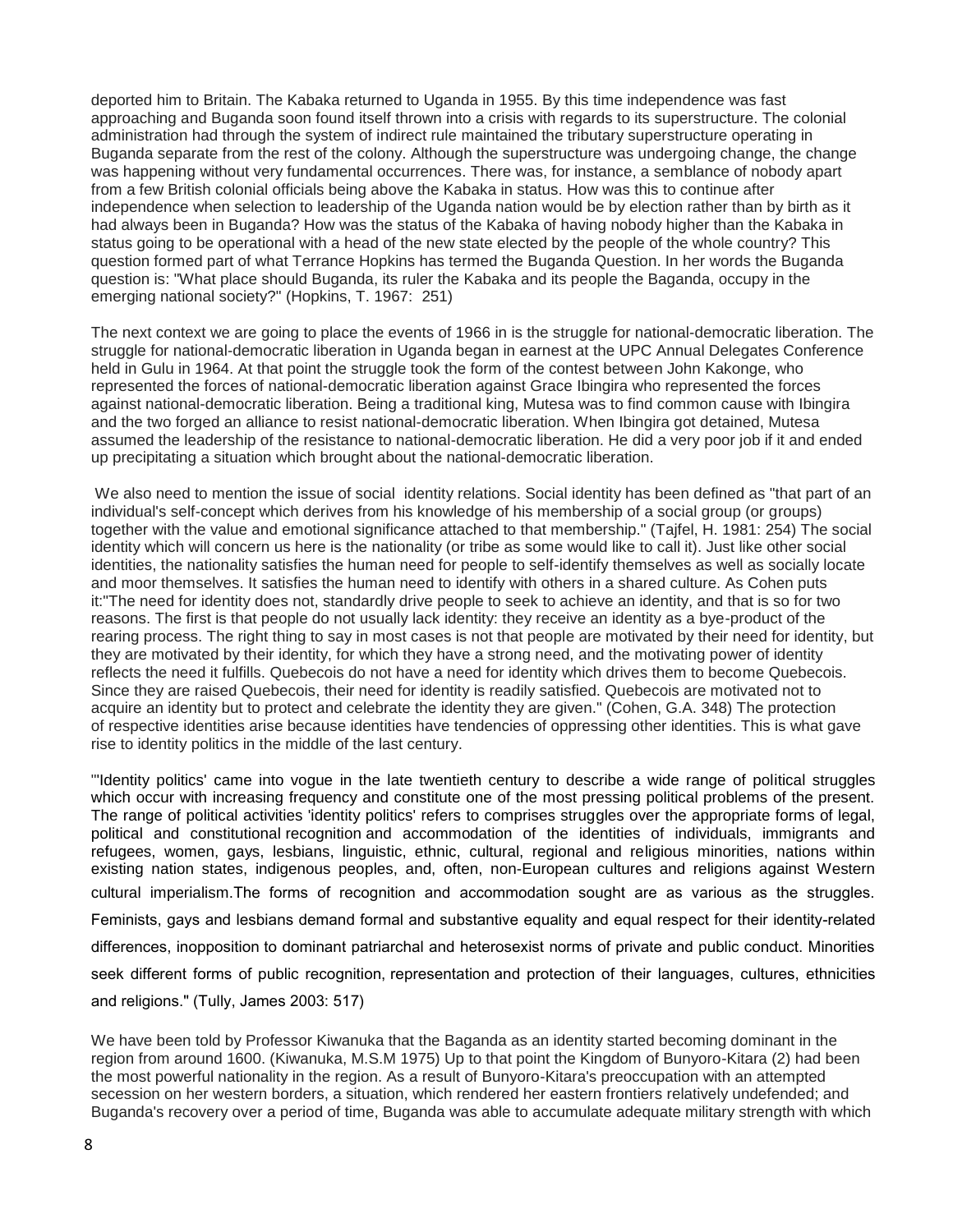to effectively launch an offensive against Bunyoro. (Kiwanuka, M.S.M. 1975: 19-30) Being rather limited, these advantages only enabled Buganda to recover her previously lost territory. However, in due course, from the reign of Kabaka Mawanda (1674-1704), as a result of annexing the tributary of Kooki from Bunyoro, Buganda acquired immense advantage. These territories Buganda had acquired had very important consequences: "until then Buganda had been very short of iron and weapons, and had to buy their iron from Bunyoro. Now, however, Bunyoro had lost not only the rich reservoir of technical knowledge of smiths of Buddu and Kooki." (Kiwanuka, M.S.M. 1968: 607) Controlling these strategic factors, and given the fact that Bunyoro was involved in formidable domestic problems, Buganda went on to defeat Bunyoro battle after battle, and consequently eclipsed Bunyoro as a dominant power in the region. This dominance was to last unchallenged until the eve of the colonization of Uganda, when during the reign of Omukama (King) Kabalega, Bunyoro regained her military strength and began recovering her territory. This recovery did not last long. The British who were seeking to colonise the Nile valley arrived and went into alliance with the Baganda. In the course of the two centuries that this dominance lasted, the Baganda, on one hand embraced an acute sense of nationality chauvinism, and the nationalities dominated by the Baganda developed deep resentment of the Baganda. This was further compounded when the Baganda were used both as merceneries to subjugate the other nationalities as well as initial colonial administrators. (Adhola, Y. )

### **\*Introspection\*\***

We earlier argued that Buganda (or the Baganda) need to engage in some serious introspection about the events of 1966 themselves. A number of Baganda are already doing so. A good example is Professor Mutibwa. He wrote: "The Baganda as a nationality have tended to ignore the role that they and their Kabaka played, which led to the destruction of their kingdom. As already noted, they have en masse - and not without reason - placed all the blame for their woes on Milton Obote, and their curse will for ever rest on his head, in whatever foreign land he may reside. But however much the Baganda may attract and eVe'n deserve the world's sympathy, there is much more to be reckoned with than Buganda's anguish. In his book, "The Desecration of my Kingdom, ^ Sir Edward Mutesa has left his own testimony on the events that led to his own and Buganda's downfall. No full biography of Mutesa II has so far been written, and a detailed and authoritative account of these events is still awaited. When it comes to be written, his role will certainly emerge as one among the most important - fatally so, because in many ways Buganda's disaster and indeed that of Uganda as a whole can be traced to the misguided leadership and unfortunate activities of Sir Edward himself and his lieutenants in Mengo."

"Mengo's naivety was only made worse by Mutesa's controversial character, and by the Baganda tradition that made little allowance for the Kabaka's servants and ministers to clash with him openly on important issues. Mutesa was surrounded by counsellors who told him not what he should have heard but what they believed he wished to hear.

Statesmanlike advice was not to have been expected from people like Ssebanakita, James Lutaya and Sempa, representatives of the old guard who were always at Mutesa's elbow. He detested and no doubt avoided younger men who felt they had nothing to lose in offering frank counsel on how matters affecting Uganda as a whole as well as Buganda should be handled. That Mutesa's shortcomings became the source of Buganda's and Uganda's tragedies may be unpalatable to many Baganda, but has to be understood. This needs further elucidation."

Professor Mutibwa also tells us how Mutesa had just no clue about politics. "We shall never know what plans Mutesa really had for Buganda, and the country as a whole in assuming the presidency, but, judging from the way he.bungled and confused the issues during the 1966 crisis and certainly from his obvious failure to provide leadership at that critical time, it is not unreasonable to conclude that he had no plans for either Buganda or Uganda, the two constituencies for whose welfare and survival he had been born and elected respectively.

"He should also have been well aware of the difficulties of serving, in a purely ceremonial office (as President) when all effective powers are in the hands of your would-be adversary. One may sympathize with Mutesa, understand his motives, and agree, that Milton Obote perhaps sincerely meant all his actions to be for the good of his people, but the path to hell is paved with good intentions, the private hell in which he passed the rest of his life in exile in London had at least some paving stones of his quarrying."

The Baganda as a nationality have tended to ignore the role that they and their Kabaka played, which led to the destruction of their kingdom. As already noted, they have *en mass* - and not without reason - placed all the blame for their woes on Milton Obote, and their curse will for ever rest on his head, in whatever foreign land he may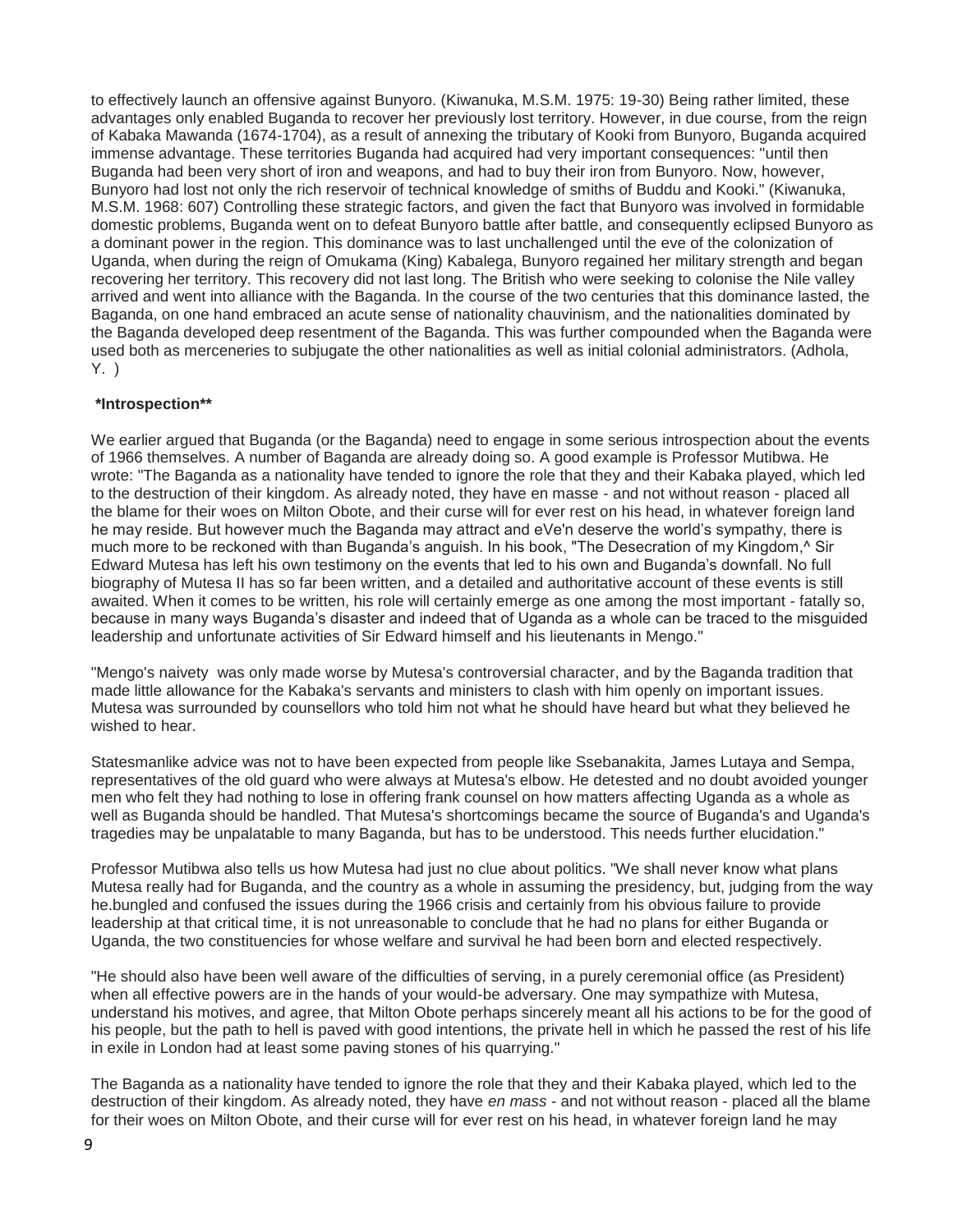reside. But however much the Baganda may attract and even deserve the world's sympathy, there is much more to be reckoned with than Buganda's anguish. In his book ,"The Desecration of my Kingdom", Sir Edward Mutesa has left his own testimony on the events that led to his own and Buganda's downfall. No full biography of Mutesa II has so far been written, and a detailed and authoritative account of these events is still awaited. When it comes to be written, his role will certainly emerge as one among the most important - fatally so, because in many ways Buganda's disaster and indeed that of Uganda as a whole can be traced to the misguided leadership and unfortunate activities of Sir Edward himself and his lieutenants in Mengo.

Just like Professor Mutibwa has done, we believe, the Baganda as a whole need to engage in very deep introspection. They need to realise that with the imposition of the capitalist mode of production, Buganda was not going to remain the same. They should realise that when the British imposed the capitalist mode of production in Buganda, the capitalist mode of production not only came with its corresponding superstructure but found the tributary mode of production with its corresponding superstructure too. In the initial stage of the imposition, because the incoming capitalist mode of production did not have the wherewithal to run the economy, the British authorities resorted to leaving the two modes of production to obtain side by side in a process which has been called articulation. This took the form of what goes by the name "indirect rule". That is to say the tributary mode of production was being articulated to the capitalist mode of production. However, while the two modes of production were allowed to exist side by side, the pre-capitalist modes of production was being displaced gradually in a process which Charles Bettelheim captured very well when he said that the pre-capitalist modes of production are/were "both undermined and perpetuated at the same time" in a process he called "conservation-dissolution". (Alavi, H. 1982: 175 ff 6) We have already recounted how this process had gone on up to 1966. The 1966 becomes just a continuation of the process of the superstructure of the capitalist mode of production displacing the pre-capitalist superstructure. Museveni's so-called restoration of he monarchy is nothing but taking advantage of the residual attachment to the monarchy for his politics against the political parties. The truth of the matter is Mutebi's *kabakaship* is nothing compared in potency to that of his father.

Finally, the Baganda need to look into themselves as a formerly dominant identity. In this respect the Baganda need to look at the experiences of other formerly dominant minorities and compare those experiences to theirs. We have pointed out that Buganda began being a dominant power in the region from around 1600. That is by the time of the arrival of the colonialist, the Baganda had been dominant in the region for about 300 years. The Muslims of the Indian continent had been dominant for about 700 years before the British arrived in that part of the world. Professor Wright who studied identity problems of former dominant minorities tells us that the Muslims "..... will help to explain the difficulties which the India National Congress, has had in integrating many Muslims elements into the "mainstream" of national politics, as well as to explain the failure of Pakistan to accommodate its Bengali "subordinate mass subjects" in 1947-1971" (Wright, 58-59) .What Professor Wright describes of the Muslims in India is exactly the same with the Baganda in Uganda. In the run up to Independence the Baganda were a major stumbling block, trying to get a guarantee of their special status in Uganda which they had enjoyed over the years. This was granted to them as a federal relationship with the rest of the country. They also demanded that nobody should be above their king in status. This was granted by having their king become ceremonial president. Notwithstanding all this, as we have already indicated, the Baganda began to plot against the government and it was that plot which resulted in the 1966 events. The Baganda need to realise that had their king, not involved himself in plots to overthrow the government in 1966, most probably the events of 1966 might not have occurred. And even if it had not happened, given the operation of the fact the the capitalist mode of production which colonialism imposed is displacing the tributary mode of production which obtained in Buganda before colonisation, there is no guarantee that, UPC or not, what happened in 1966 will not happen again.

## **NOTES**

(1) Base and superstructure are two linked theoretical concepts developed by [Karl Marx,](https://www.thoughtco.com/karl-marx-biography-3026494) one of the founders of sociology. Simply put, base refers to the forces and relations of production—to all the people, relationships between them, the roles that they play, and the materials and resources involved in producing the things needed by society.

Superstructure, quite simply and expansively, refers to all other aspects of society.It includes [culture,](https://www.thoughtco.com/culture-definition-4135409) [ideology](https://www.thoughtco.com/ideology-definition-3026356) (world views, ideas, values, and beliefs), [norms and expectations,](https://www.thoughtco.com/why-a-norm-matter-3026644) identities that people inhabit, social institutions (education, religion, media, family, among others), the political structure, and the state (the political apparatus that governs society). Marx argued that the superstructure grows out of the base, and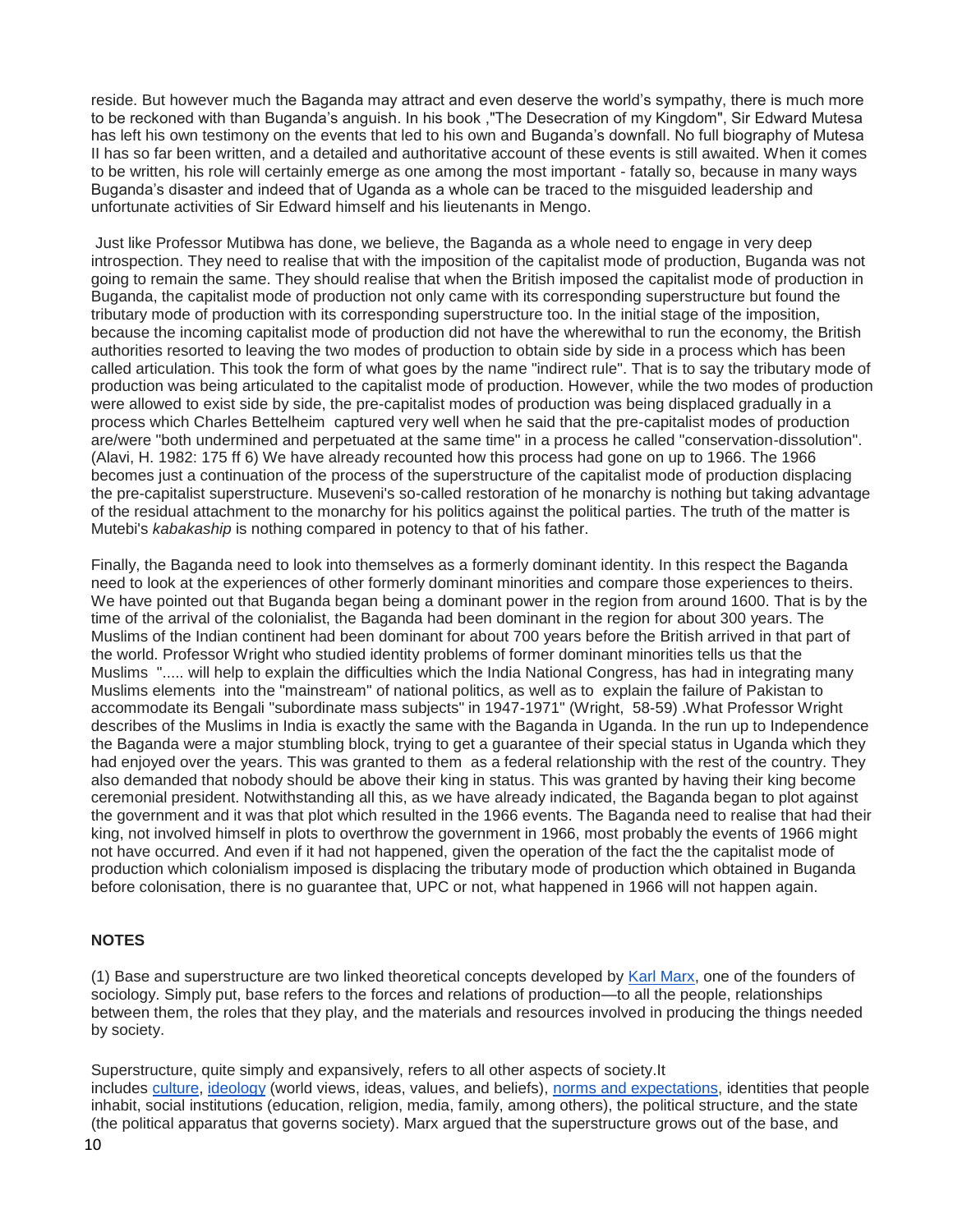reflects the interests of the ruling class that controls it. As such, the superstructure justifies how the base operates, and in doing so, [justifies the power of the ruling class.](https://www.thoughtco.com/cultural-hegemony-3026121) [\(https://www.thoughtco.com/definition-of-base](https://www.thoughtco.com/definition-of-base-and-superstructure-3026372)[and-superstructure-3026372\)](https://www.thoughtco.com/definition-of-base-and-superstructure-3026372)

(2) I get this 100 years' estimate from Fidel Castro. When addressing commemoration meeting held at La Demajagua, October 10, 1968 he said: "What does October 10, 1868, signify for our people? What does this glorious date mean for the revolutionaries of our nation? It simply signifies the beginning of one hundred years of struggle, the beginning of the Revolution in Cuba, because in Cuba there has only been one revolution: that which was begun by Carlos Manuel de Cespedes on October 10, 1868, the revolution our people are still carrying forward." (Woddis, J. 1072:188)" The struggles Castro is talking about began one morning when Carles Manuel Cespedes delCastilo, a planter and slave owner unilaterally freed his slaves and made the declaration of Cuban independence from Spain on 10th October 1868.On the morning of that day he also called on the slaves to join him and his fellow conspirators in a war against Spanish colonialism.

(3) According to Professor Mutibwa, the battle was stiff: "Although Mutesa, assisted by his lieutenants equipped with Lee-Enfield rifles put up a stiff resistance and the Amin forces were obliged to call in a large contingent of reinforcements, it was not to be expected that Mengo could hold out for long against the Uganda army." (Mutibwa, P.M. 1992: 39) Eventually, after twelve hours of fierce fighting, the Uganda Army established control. The Kabaka had escaped from the palace.

(4) Ugandan analysts tend to describe the mode of production in Buganda then as feudal; however, the mode of production was strictly not yet feudal. It still lacked certain feutures of a full-blown feudal society. One should rather call it tributary. (Amin, Samir 1980: 50..)

\_\_\_\_\_\_\_\_\_\_\_\_\_\_\_\_\_\_\_\_\_\_\_\_\_\_\_\_\_\_\_\_\_\_\_\_\_\_\_\_\_\_\_\_\_\_\_\_\_\_\_\_\_\_\_\_\_\_\_\_\_\_\_\_\_\_\_\_\_\_\_\_\_\_\_\_\_\_\_\_\_\_\_\_\_\_\_\_\_\_

\_\_\_\_\_\_\_\_\_\_\_\_\_\_\_\_\_\_\_\_\_\_\_\_\_\_\_\_\_\_\_\_\_\_\_\_\_\_\_\_\_\_\_\_\_\_\_\_\_\_\_\_\_\_\_\_\_\_\_\_\_\_\_\_\_\_\_\_\_\_\_\_\_\_\_\_\_\_\_\_\_\_\_

### **BIBLIOGRAPHY**

Adhola, Y. "UPC and national-democratic liberation in Uganda," 2015.

Akena Adoko: "Uganda crisis." Kampala, Uganda, African Publishers, 1970?

Alavi, H. "The Structure of Peripheral Capitalism," in "Introduction to the Sociology of Developing Countries" by H. Alavi & T. Shanin (Editors): Monthly Review Press, London & New York,1982.

Amin, Samir "Class and nation, historically and in the current crisis," New York : Monthly Review Press, ©1980.

Andre de la Rue: "The Rise and fall of Grace Ibingira," The New African: radical; Cape Town, March 1967.

Bernstein, H & Depelchin, J. "The Object of African History: A Materialist Perspective" History in Africa, Volume 5 1978 pages 1-19 and continued in volume 6 1979 pages 17-43.

Castro, Fidel quoted in Jack Woddis: "New Theories of Revolution" New York, International Publishers, 1977.

Filatova, Irina "The Soviet Theory of the National-Democratic Revolution and South Africa, " South African Historical Journal, volume 64 number 3, September 2012.

Fogel , R.W. " 'Scientific History and Traditional History," in R.W. Fogel & G.R. Elton: "Which Road to the past," New Haven & London, 1983 page 83

Forster-Carter, A. "The modes of production controversy," New Left Review number 107 (January-February), 1978